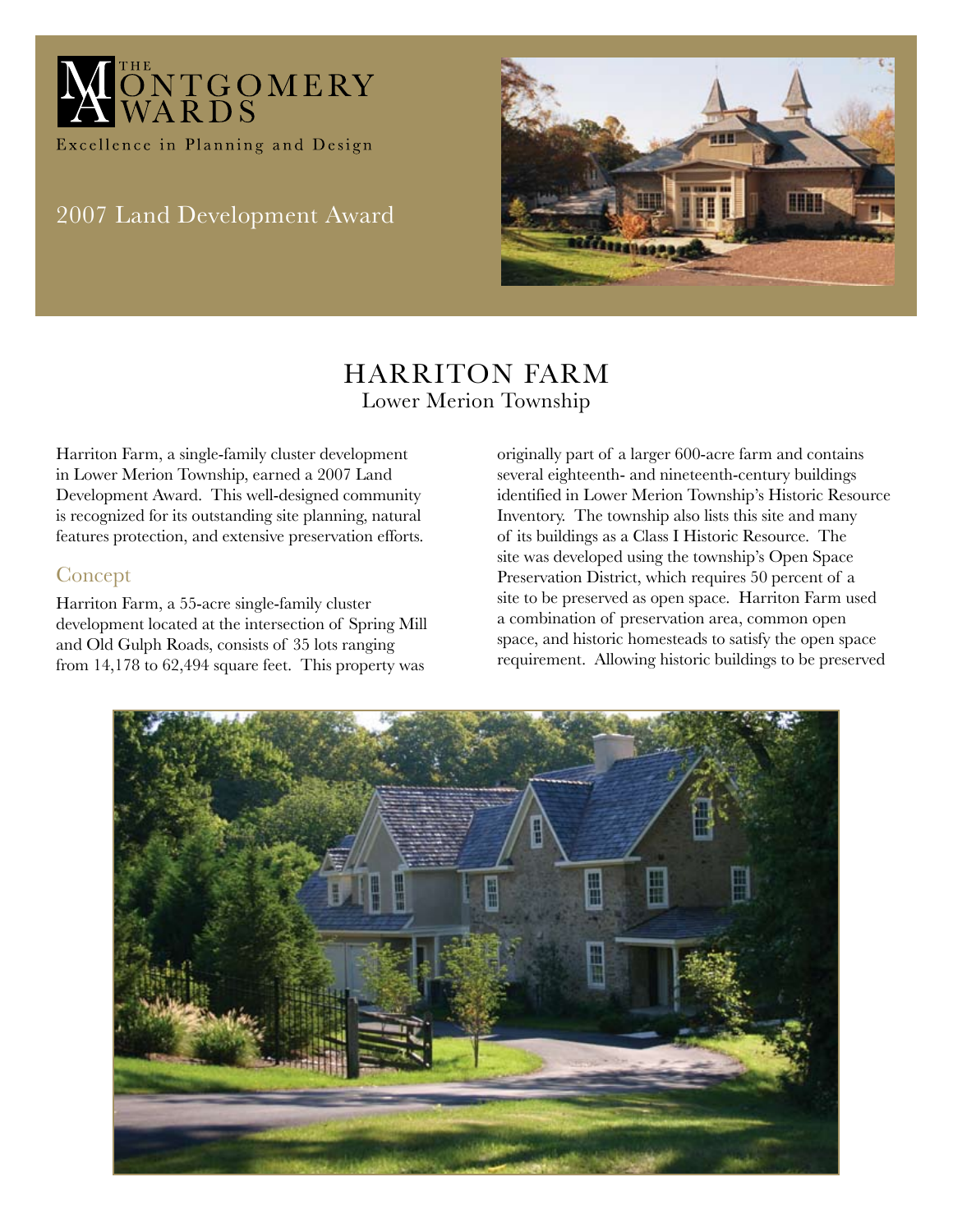as part of open space encouraged the developer to preserve seven historic structures on the property. Many notable buildings include Lane's End, an eighteenthcentury farmhouse, an 1860 gothic cottage, an 1880 Victorian barn and Queen Anne stable, a 1908 bungalow designed by architect William Vaux, and a colonial revival house by Walter Durham.



## Design Features

A site design was developed through extensive collaboration with the township and the community. The project was designed using short cul-de-sac streets to help preserve environmentally sensitive features, including a stream, floodplain, and wetlands, that traverse the center of the site. Two small traditional neighborhoods were created, contributing to this development's unique sense of place. The majority of residences have views and access to open space.

Preserving the scenic view of the open field at the corner of Spring Mill and Old Gulph Roads and the duck pond along Old Gulph Road, another prominent visual amenity, were important design components. Some homes were carefully placed in the existing woodlands on the eastern portion of the site. The sensitive and seamless integration of the new residences with the historic structures is an excellent example of how new development can respect the historic character of a site while carefully blending the old and new. The meticulous restoration of the historic buildings and the complementary architecture of the new homes, which incorporated compatible building materials and architectural elements, enhance the historic setting and attractiveness of this community.



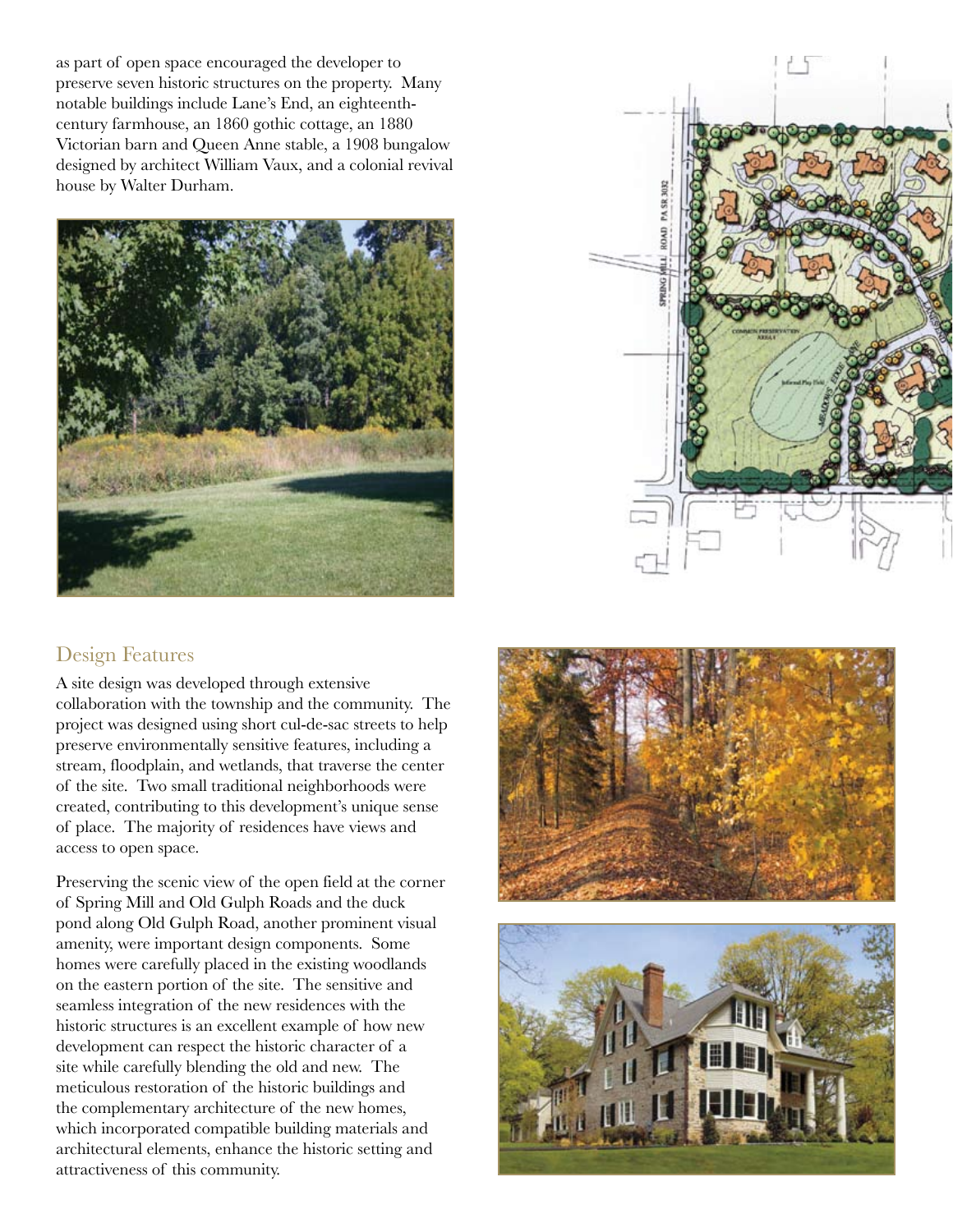





#### Amenities

An innovative subsurface stormwater management system, with rate and volume controls, promotes groundwater recharge and incorporates shallow berms and biofilter plantings. This system, using smaller but more numerous devices, transforms a necessary amenity into a community asset. Lush landscaping throughout the development provides buffering from the adjacent residences and high school and adds privacy between homes and neighborhoods. Street trees, supplemental woodland plantings, and riparian buffer plantings enhance the natural environment. Attractive formal entry plantings evoke the historic nature of the property.

Harriton Farm illustrates how creative and sensitive site planning can effectively create a well-designed community that carefully blends historic structures with new development while retaining natural features, providing open space, and creating a pleasant living environment.